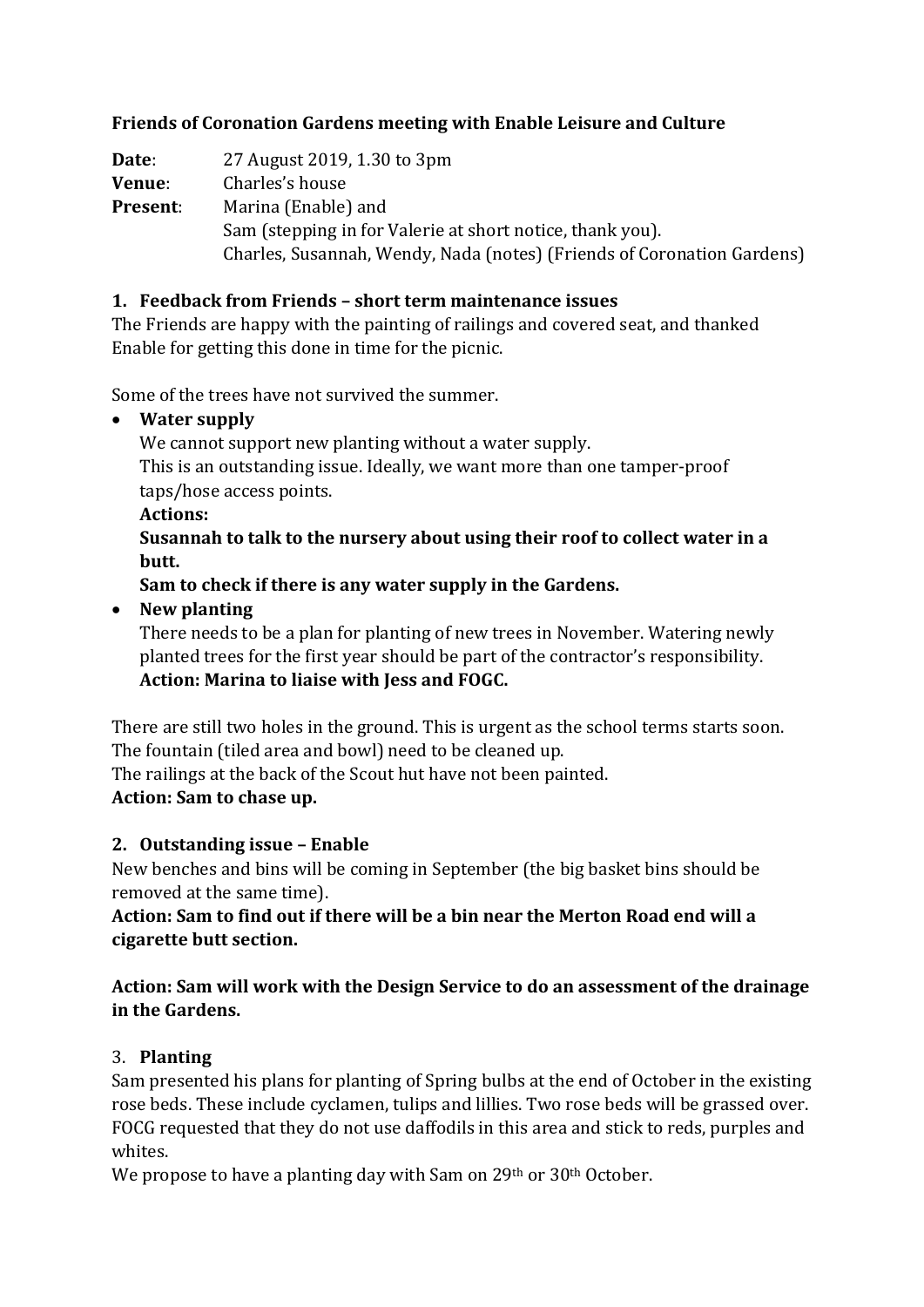**Actions:**

- **Susannah to feedback any other comments on bulbs asap to Sam. Sam and Susannah to liaise about arrangements for planting (eg equipment/timings etc).**
- **Sam to bring some equipment and think about water supply.**
- **Susannah to contact Enable events team about options for supplying refreshments (either commercial coffee sales or free coffee).**

Enable are still planning wildflowers under the avenue. **Action: Marina to update plans when Valerie returns to work.**

#### **4. Parks Police**

Steve Biggs from the Parks Police attended before the meeting to brief the Friends committee members on their role, staffing levels etc.

They are not an emergency service.

They welcome reports of antisocial behaviour and other bye-law infringements, preferably with date and time (photos are welcome via WhatsApp or email). They work with the Safer Neighbourhood Team of the Met Police and the Council's Community Safety Team.

- **Action:** Enable will send Friends group basic stats on Parks Police activity in Coronation Gardens every two months.
- **Action**: Marina will liaise with Parks Police about DogWatch information session to coincide with bulb planting (ie 29<sup>th</sup> or 30<sup>th</sup> October).

# **5. North West Corner**

Enable have received a grant via the Council to remove the hard standing and make this area fit in more with the rest of the gardens, eg lawns and flowerbeds.

They are open to including FOCG in developing these plans, which could include a planter to be maintained by the Friends, and the possibility of planting herbs and fruit trees.

Susannah expressed concern that leaving the hedge to create a secluded area of lawn might attract anti-social behaviour.

**Action: Susannah and Sam to organise a meeting to discuss further.**

# **6. Locking the gates**

Steve from the Parks Police pointed out all the risks and other issues involved in locking the gates.

Enable do not have the money to pursue this.

They suggest that FOCG develop a detailed plan including risk assessments and send to the Council (or appropriate councillors/cabinet members).

# **7. AOB and date of next meeting**

**Actions:**

• Sam will let us know when there will be some news that we can announce about the nursery playground.